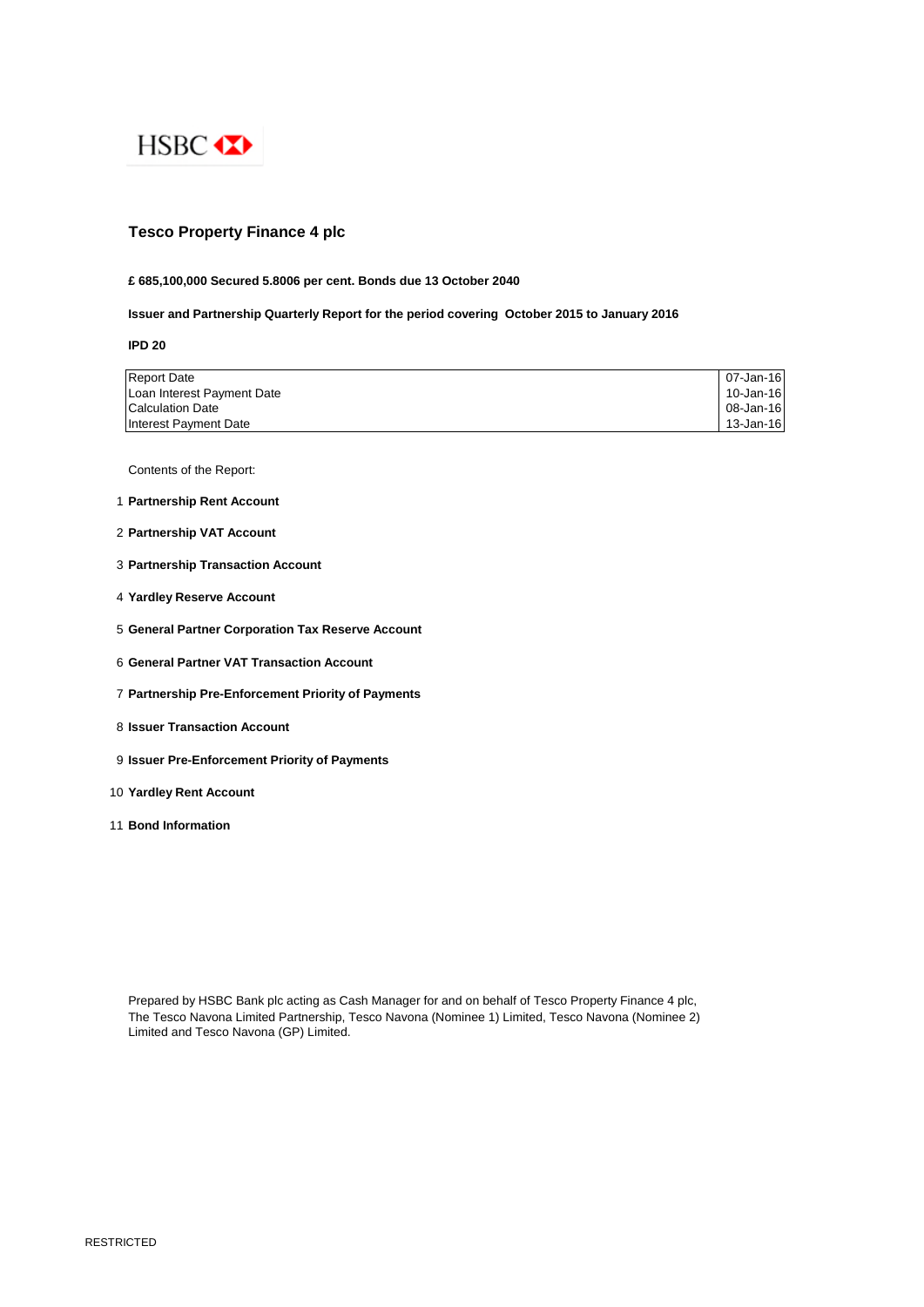### **1. Partnership Rent Account 707**

|               | Opening Balance                    | 5.000.00 Cr         |
|---------------|------------------------------------|---------------------|
| <b>IDATE</b>  | <b>ENTRY DETAILS</b>               | CR/DR<br>AMOUNT (£) |
| 09-Feb-11     | Initial Deposit on Closing Date    | 5,000.00 Cr         |
| 23-Dec-15     | Rent                               | 8,545,131.19 Cr     |
| $10 - Jan-16$ | To Partnership Transaction Account | 8.545.131.19 Dr     |
|               | Closing Balance                    | 5.000.00 Cr         |
|               |                                    |                     |

## **2. Partnership VAT Account 70728703**

 $\mathsf{l}$ 

|             | Opening Balance                             | 1,942,240.84 Cr |       |
|-------------|---------------------------------------------|-----------------|-------|
| <b>DATE</b> | <b>ENTRY DETAILS</b>                        | AMOUNT (£)      | CR/DR |
|             |                                             |                 |       |
| 19-Oct-15   | SAVILLS (UK) LIMTED                         | 2,677.79 Cr     |       |
| 19-Oct-15   | SAVILLS (UK) LIMTED                         | 7,893.88 Cr     |       |
| 2910/2015   | <b>HMRC</b>                                 | 1,837,616.05 Dr |       |
| 03-Nov-15   | SAVILLS (UK) LIMTED                         | 5,712.49 Cr     |       |
| 03-Dec-15   | SAVILLS (UK) LIMTED                         | 5,741.46 Cr     |       |
| 22-Dec-15   | SAVILLS (UK) LIMTED                         | 2,453.59 Cr     |       |
| 22-Dec-15   | SAVILLS (UK) LIMTED                         | 3,960.00 Cr     |       |
| 23-Dec-15   | <b>TESCO STORES</b>                         | 1,838,584.36 Cr |       |
| 30-Dec-15   | SAVILLS (UK) LIMTED                         | 16,655.99 Cr    |       |
| 10-Oct-15   | Transfer to Partnership Transaction Account | $0.00$ Dr       |       |
|             |                                             |                 |       |
|             |                                             |                 |       |
|             |                                             |                 |       |
|             | <b>Closing Balance</b>                      | 1.988.304.35 Cr |       |

## **3. Partnership Transaction Account 70728711**

|               | Opening Balance                       | 229.359.59 Cr       |
|---------------|---------------------------------------|---------------------|
| <b>DATE</b>   | <b>ENTRY DETAILS</b>                  | CR/DR<br>AMOUNT (£) |
|               |                                       |                     |
| 06-Oct-15     | Credit Interest                       | 1,317.68 Cr         |
| 10-Jan-16     | <b>Transfer from Rent</b>             | 8,545,131.19 Cr     |
| $10 - Jan-16$ | <b>Trustee Fee</b>                    | 1.500.00 Dr         |
| 10-Jan-16     | <b>Ongoing Fee</b>                    | 17,694.73 Dr        |
| $10 - Jan-16$ | Expenses                              | 17,285.82 Dr        |
| 10-Jan-16     | Partnership Swap payment              | 1.014.210.80 Cr     |
| 10-Jan-16     | Partnership Debt                      | 10,277,163.66 Dr    |
| 10-Jan-16     | <b>Yardley Rent Account</b>           | 897,963.12 Cr       |
| 10-Jul-15     | Transfer from Partnership VAT Account | ٠<br>Üľ             |
| $10 -$ Jul-15 | Property Pool Manager Fee             | IDr                 |
|               |                                       |                     |
|               | <b>Closing Balance</b>                | 374,338.17 Cr       |

### **1. Yardley Reserve Account 7072**

| Opening Balance                     | 261,728.88 Cr       |
|-------------------------------------|---------------------|
| <b>DATE</b><br><b>ENTRY DETAILS</b> | AMOUNT (£)<br>CR/DR |
|                                     |                     |
| 07-Oct-15 Credit Interest           | 98.96 Cr            |
| 07-Jan-16 Credit Interest           | 98.99 Cr            |
| <b>Closing Balance</b>              | 261,926.83 Cr       |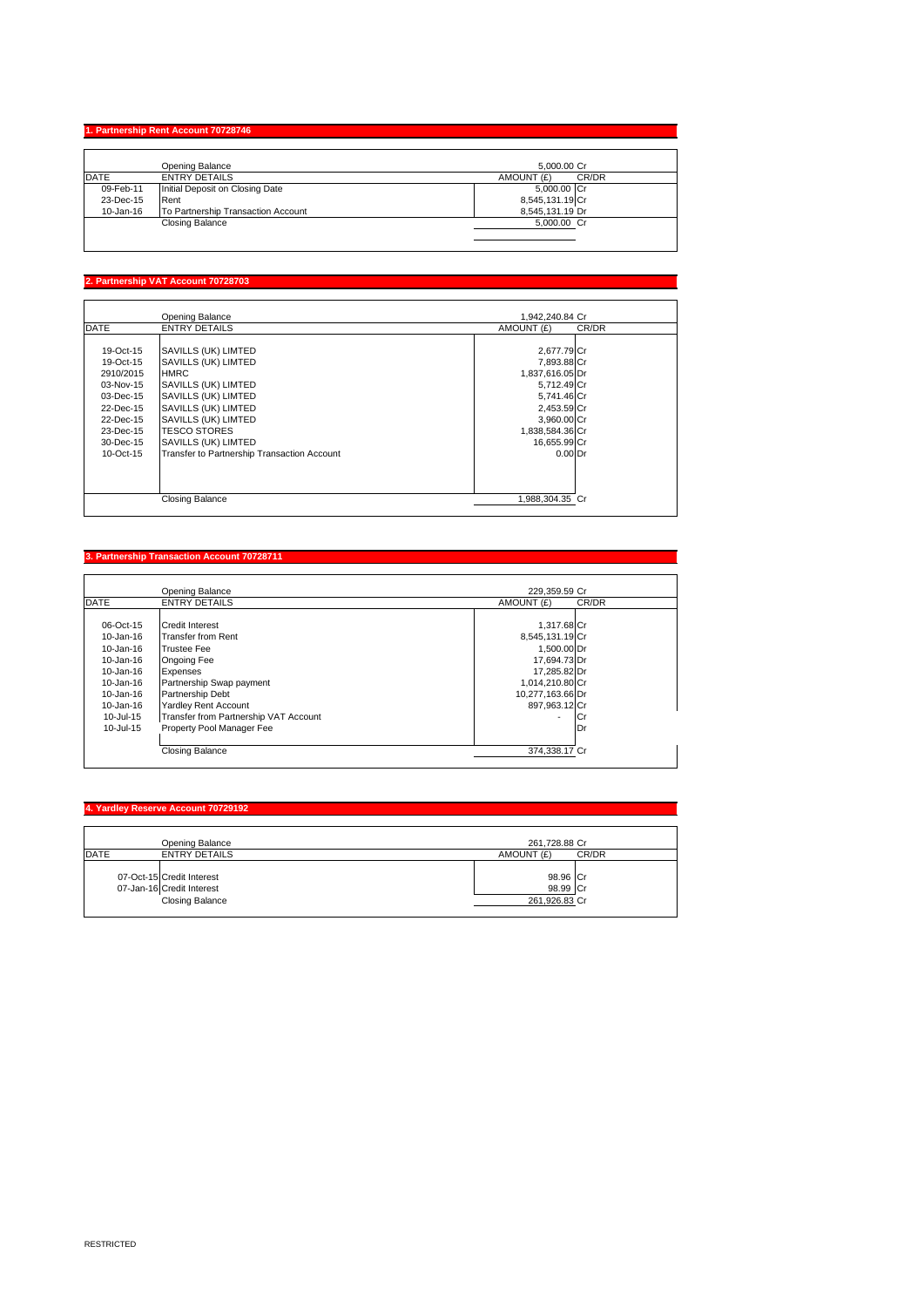| 5. General Partner Corporation Tax Reserve Account 70728770 |               |  |  |
|-------------------------------------------------------------|---------------|--|--|
| Opening Balance                                             | 309,619.69 Cr |  |  |
| <b>DATE</b>                                                 | AMOUNT (£)    |  |  |
| <b>ENTRY DETAILS</b>                                        | CR/DR         |  |  |
| 07-Oct-15 Credit Interest                                   | 117.06 Cr     |  |  |
| 07-Jan-16 Credit Interest                                   | 117.11        |  |  |
| <b>Closing Balance</b>                                      | 309,853.86 Cr |  |  |

### **Fral Partner VAT Transaction Account 7072876**

|             | Opening Balance        | $0.00C$ r  |       |
|-------------|------------------------|------------|-------|
| <b>DATE</b> | <b>ENTRY DETAILS</b>   | AMOUNT (£) | CR/DR |
|             |                        |            |       |
|             |                        |            |       |
|             |                        |            |       |
|             | <b>Closing Balance</b> | $0.00$ Cr  |       |
|             |                        |            |       |

#### **Expense Reserve Ledger - Max GBP 500,000.00**

| Date            |               |  |
|-----------------|---------------|--|
| Opening Balance | 229.363.23 Cr |  |
| $10-Ort-15$     | 7.219.67 Cr   |  |
| $10$ -Oct-15    | 137.758.91 C  |  |
|                 |               |  |

Balance 374,341.81

#### Date **Funds Paid Out of account (£) Funds Received into account (£)** 10-Jan-16 **Partnership Available Funds** a Rental Income 8,545,131.19<br>197,963.12 Euros from Yardley Accounts<br>10,016,573.00 EFunds from Issuer under Partnership Swaps and the set of the set of the set of the set of the s b Funds from Yardley Accounts c Funds from Issuer under Partnership Swaps 10,016,573.00 Experimental From Partnership VAT Account 0.000 out of the state of the state of the state of the state of the state of the state of the state of the state of the state of the state of the state of the state of the state o e From Partnership Disposal Proceeds Account (1999) 1999 (1999) 1999 (1999) 1999 (1999) 1999 (1999) 1999 (1999<br>Trom Partnership Insurance Proceeds Account (1999) 1999 (1999) 1999 (1999) 1999 (1999) 1999 (1999) 1999 (1999 From Partnership Insurance Proceeds Account 0.00<br>
Interest received by the Partnership Accounts and Rent Account nterest received by the Partnership Accounts and Rent Account **Eligible Investment Earnings by Partnership** Advance under Committed Subordinated Loan Agreement j Advance from Drawdown of Yardley Reserve Loan - k Net proceeds of a CPO Disposal or a Mortgage Property - From 3rd anniversay of Closing, funds from Yardley Reserve Loan Ledger m Net proceeds of a disposal of a Mortgage Property - n Any other sums standing to the credit of the Partnership Transaction Ac - **Partnership Pre-Enforcement Priority of Payments** a Partnership Security Trustee Fees<br>b Issuer Security Trustee Fee, Bond Trustee, operating expenses of the Issuer Partnership Operating Expenses excluding GP UK Tax 17,285.82 Partnership Operator Fee d Property Advisor Fee (Annual 30K) d Nominees Corporate Services Provider Fee - Nominees Holdco Corporate Services Provider Fee d PL Propco Corporate Services Provider Fees d Nominees Side Letter payments - d Nominees Holdco Side Letter payments - Account Bank Fee Cash Manager Fee Yardley Cash Manager Fee ssuer Account Bank, PPA CM, CSP Fee (Ongoing Partnership Facility Fee) | S,000.00 d Headlease payment<br>e Partnership Expenses Ledger payment (max £6,250 indexed annually) 7,219.67 F Partnership Debt Interest<br>
Partnership Debt Interest<br>
Partnership Swan payment<br>
Partnership Swan payment<br>
9,002,362.20 f Partnership Swap payment 9,002,362.20 e annoremp onap payment h Issuer Partnership Swap Termination Amount (Ongoing Partnership Facility Fee) 750.00 Property Pool Manager Fee j Partnership Swap Termination Amount - Partnership Expenses Ledger payment Alteration Adjustment Rent Substitution Adjustment Rent Credited to Subordinated Loan Reserve Ledger Payments to the Subordinated Loan Facility Provider  $\overline{\phantom{a}}$  -Partnership Distribution Account **Totals** 19,460,984.99 19,460,984.99 (Ongoing Partnership Facility Fee)

#### **7. Partnership Pre-Enforcement Priority of Payments**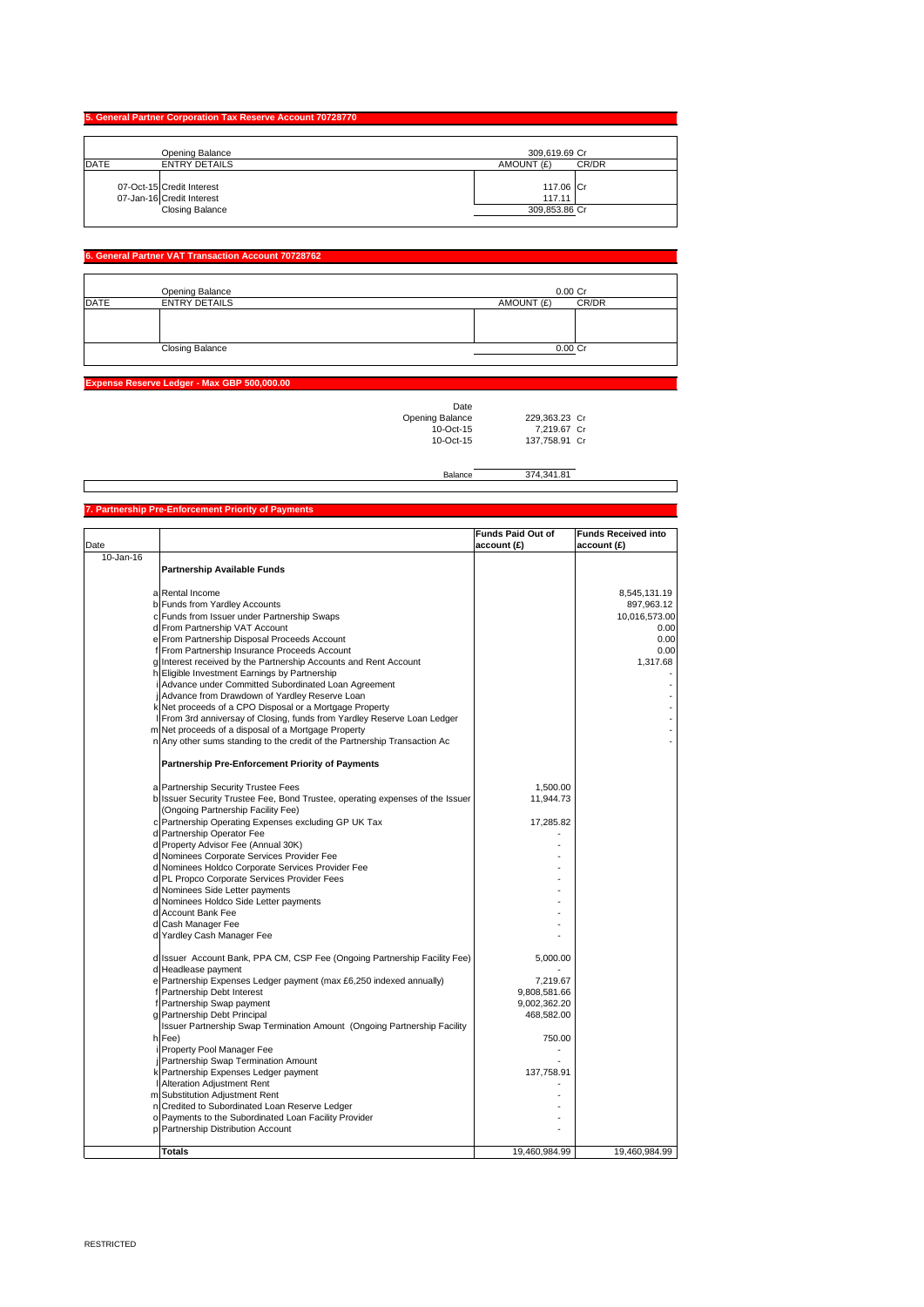|             | Opening Balance        | 27.238.43 Cr        |  |
|-------------|------------------------|---------------------|--|
| <b>DATE</b> | <b>ENTRY DETAILS</b>   | CR/DR<br>AMOUNT (£) |  |
| 02-Nov-15   |                        | 45.98 Cr            |  |
| 01-Dec-15   | Interest<br>Interest   | 3.25 Cr             |  |
| 04-Jan-16   | Interest               | 3.81 Cr             |  |
| 13-Jan-16   | <b>Swaps Receipts</b>  | 19,018,935.20 Cr    |  |
| 13-Jan-16   | Swap Pays              | 19,018,935.20 Dr    |  |
| 13-Jan-16   | Partnership Debt       | 10,294,108.39 Cr    |  |
| 13-Jan-16   | Expenses               | 16,944.73 Dr        |  |
| 13-Jan-16   | <b>Notes</b>           | 10,277,163.66 Dr    |  |
| 13-Jan-16   | <b>Issuer Profit</b>   | 750.00 Cr           |  |
|             |                        |                     |  |
|             | <b>Closing Balance</b> | 28,041.47           |  |

# **9. Issuer Pre-Enforcement Priority of Payments**

|           |                                                        | <b>Funds Paid Out of</b> | <b>Funds Received into</b> |
|-----------|--------------------------------------------------------|--------------------------|----------------------------|
| Date      |                                                        | account (£)              | account (£)                |
| 13-Jan-16 |                                                        |                          |                            |
|           |                                                        |                          |                            |
|           | <b>Issuer Available Funds</b>                          |                          |                            |
|           |                                                        |                          |                            |
|           | a Funds due to Issuer under Partnership Swap Agreement |                          | 9,002,362.20               |
|           | b Amounts due to Issuer in respect of Partnership Loan |                          | 10,294,858.39              |
|           | c Any amount due to Issuer under Issuer Swap Agreement |                          | 10,016,573.00              |
|           | d Interest Received by Issuer on Transaction Account   |                          | 53.04                      |
|           | e Eigible Investment Earnings                          |                          | 0.00                       |
|           | <b>Issuer Pre-Enforcement Priority of Payments</b>     |                          |                            |
|           | a Bond Trustee Fee                                     | 1.200.00                 |                            |
|           | a Issuer Security Trustee Fee                          | 1,500.00                 |                            |
|           | b Issuer Operating Expenses                            | 9.244.73                 |                            |
|           | c Issuer/Issuer Holdco Corporate Services Provider Fee | 0.00                     |                            |
|           | c Paying Agent Fee                                     | 500.00                   |                            |
|           | c Account Bank Fee                                     | 750.00                   |                            |
|           | c Cash Manager Fee                                     | 3,750.00                 |                            |
|           | d Bond Interest                                        | 9,808,581.66             |                            |
|           | d Bond Principal                                       | 468,582.00               |                            |
|           | d Issuer Swap Provider                                 | 9,002,362.20             |                            |
|           | d Partnership Swap payment                             | 10,016,573.00            |                            |
|           | e Issuer Profit                                        | 750.00                   |                            |
|           | Swap Subordinated Amounts                              |                          |                            |
|           | g Issuer Partnership Swap Termination Amount           |                          |                            |
|           | h Issuer Transaction Account                           | 53.04                    |                            |
|           | <b>Totals</b>                                          | 29,313,846.63            | 29,313,846.63              |

### **10. Yardley Rent Account 70729168**

|               | Opening Balance                    | 25,021.83 Cr  |       |
|---------------|------------------------------------|---------------|-------|
| <b>DATE</b>   | <b>ENTRY DETAILS</b>               | AMOUNT (£)    | CR/DR |
|               |                                    |               |       |
| 19-Oct-15     | SAVILLS (UK) LIMTED                | 13,388.94 Cr  |       |
| 19-Oct-15     | SAVILLS (UK) LIMTED                | 39,469.44 Cr  |       |
| 03-Nov-15     | SAVILLS (UK) LIMTED                | 28,562.39 Cr  |       |
| 03-Nov-15     | SAVILLS (UK) LIMTED                | 28,707.31 Cr  |       |
| 22-Dec-15     | SAVILLS (UK) LIMTED                | 12,267.94 Cr  |       |
| 22-Dec-15     | SAVILLS (UK) LIMTED                | 19,800.00 Cr  |       |
| 23-Dec-15     | <b>Tesco Stores</b>                | 647,790.37 Cr |       |
| 30-Dec-15     | SAVILLS (UK) LIMTED                | 83,279.93 Cr  |       |
| $10 - Jan-16$ | To Partnership Transaction Account | 897.963.12 Dr |       |
|               |                                    |               |       |
|               |                                    |               |       |
|               |                                    |               |       |
|               |                                    |               |       |
|               | Closing Balance                    | 325.03 Cr     |       |